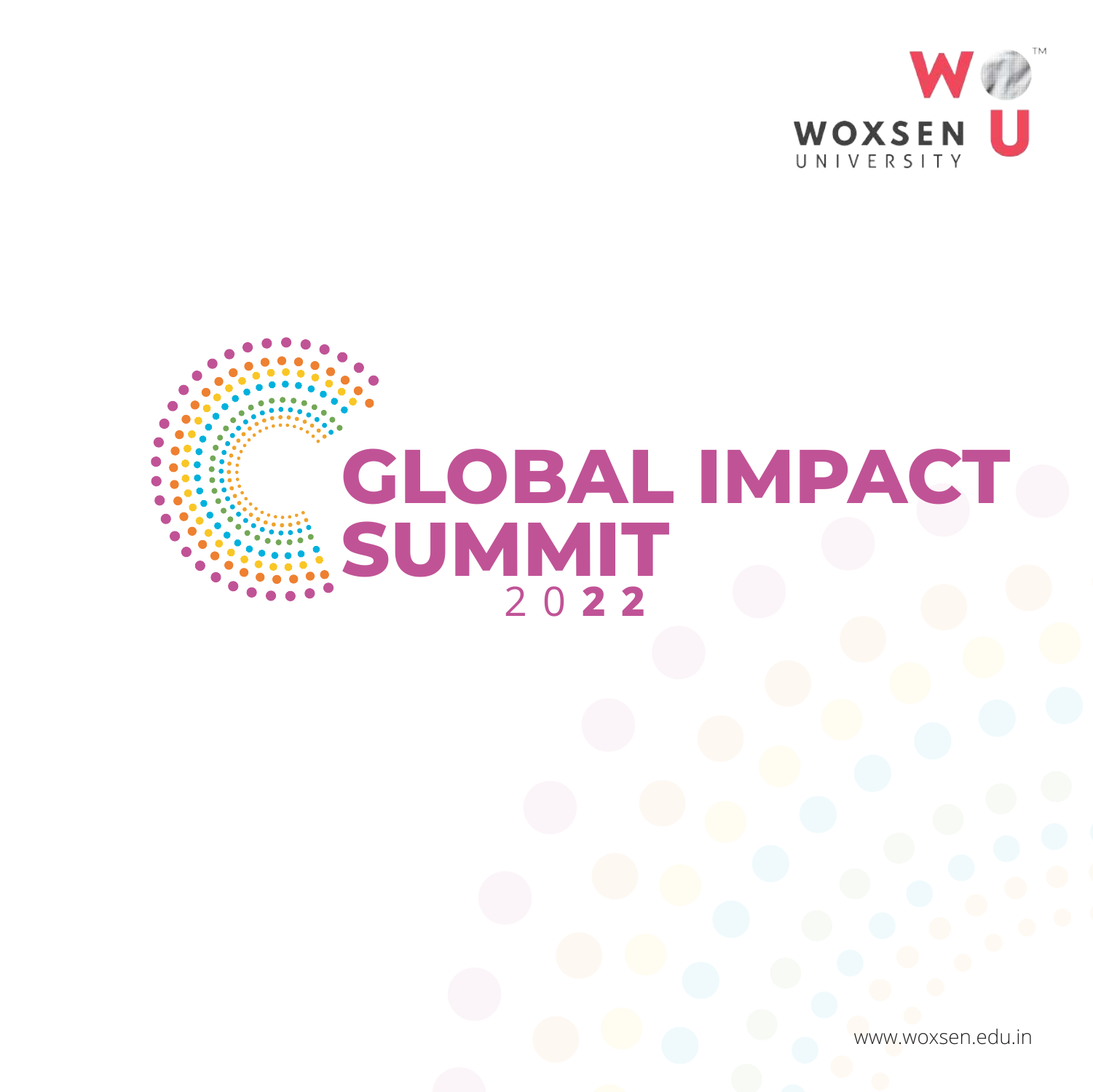

## GLOBAL IMPACT SUMMIT 2022

## **Important Information:**

**Dates: 10th – 14th April, 2022 Venue: Woxsen University, Hyderabad, India**

The next decade of our lives will be both the most significant test and prolific opportunity for humankind. We are all feeling the disruption of systemic, social, environmental and governance changes in our world and how exponential technologies are fundamentally reshaping our daily lives and the future.

This is our moment to shift our focus to what matters most, which is creating solutions that contribute to people, planet and prosperity and build our progressive paths to impact.



## *Learn. Connect. Aspire. Innovate*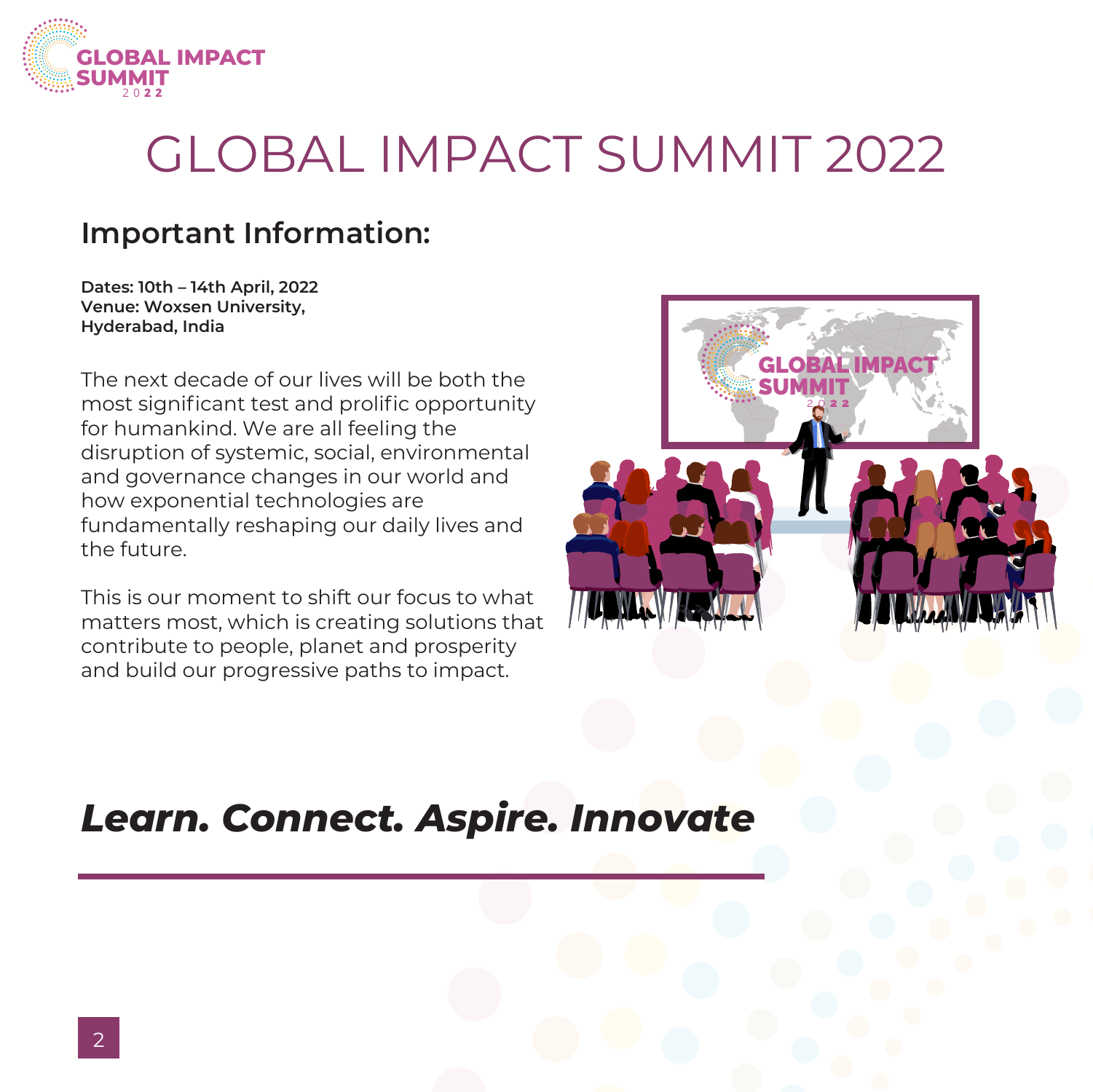

## What We'll Cover

Over the course of five transformational days, academicians/researchers/higher education leaders from all corners of the world will come together on one forum as a first-of-its-kind initiative in India to identify, catalyze and solve for convergence and impact, and establish the pertinent actions we can all take, right now to create sustainable change and transformation.

**Attendees:** Woxsen University- International Partners (Higher Education Academicians and Researchers/ Senior Representatives from the respective Universities).

## **Day 1**

#### **10th April'2022 (Sunday)**

Arrive in Hyderabad (India) early morning or day before and reach Woxsen University Campus.

**09:30AM – 10:30AM Breakfast**

**11:00AM – 01:00PM Rest during the day** 

**01.00PM – 03.00PM Lunch**

**04:30PM – 06.00PM Campus Tour**

**07:30PM – 09.00PM**

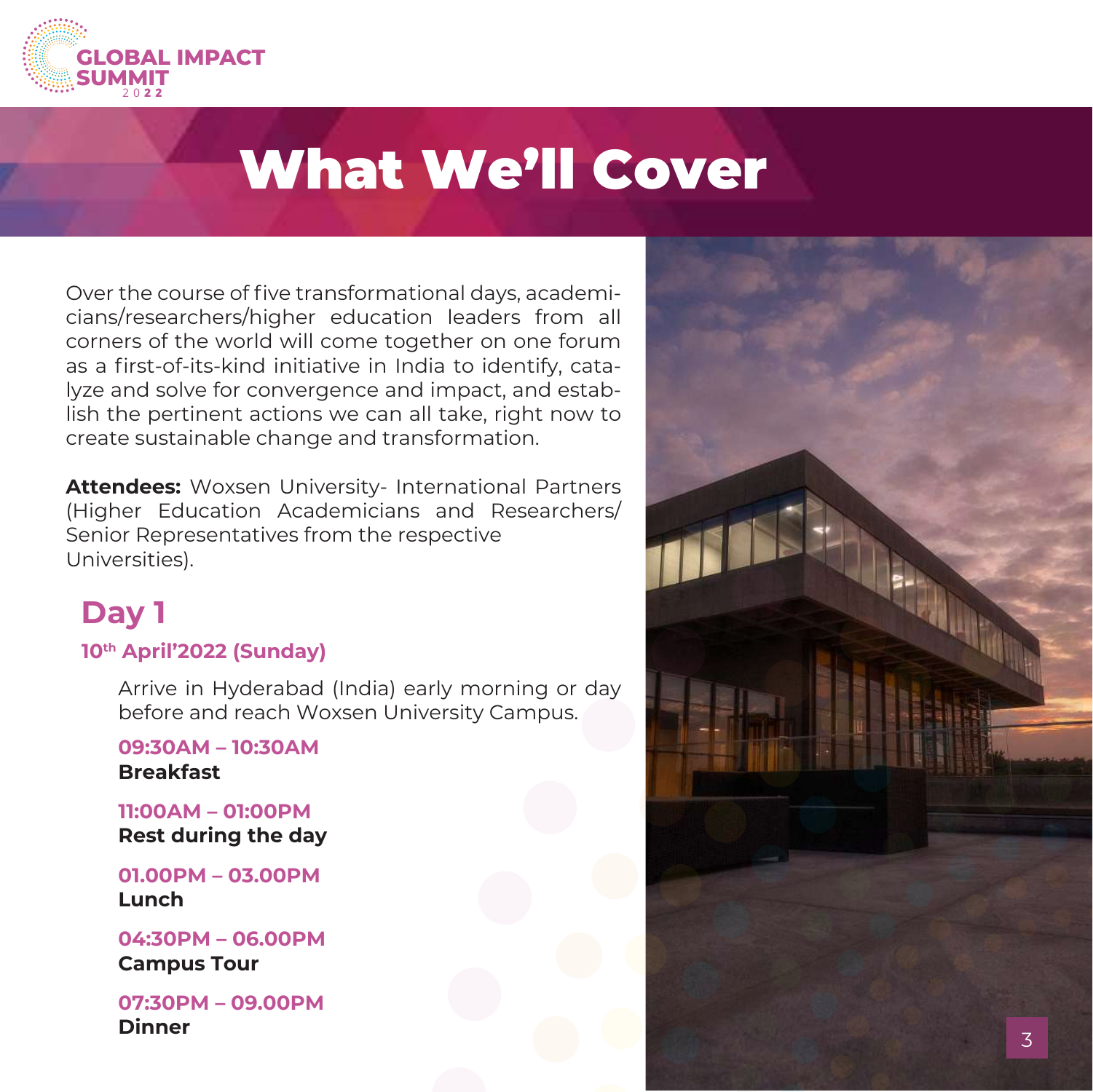

## **Day 2**

**11th April'2022 (Monday)**

#### **10:30AM- 10:40AM**

**Welcome Address**  by Mr. Veen Pula – Chancellor

#### **10:40AM - 10:50AM**

**Special Address:** by Dr. Amit Bhadra- Vice-Chancellor

**11:00AM - 11:15AM WoU Journey- Briefing with Video**

#### **10:50AM - 11:00AM**

**V2025 Woxsen** by Dr. Raul V. Rodriguez Pro Vice-Chancellor

#### **11:15AM - 12:00PM**

**Roundtable Discussion 1**  Ethical and Sustainable Academic Model for the Future

#### **12:00PM – 12:30PM**

**The Future of Research:**  Social Impact and Corporate Alignment

#### **12:30PM - 02.00PM**

**Lunch** 

#### **02:10PM - 02:25 PM**

**Keynote** by Government Official

#### **02:25PM - 02:35PM**

#### **Internationalization at WoU**

by Mr. Chahat Mishra, Head - International Relations

#### **02:35PM - 03:15PM**

**Roundtable Discussion 2**  Innovation and Tough Economics. A commercial imperative or an indulgence?

**03:15PM - 04:00PM**

**Session by Partner** 

**04:00PM - 04:45PM Session by Partner**

**05.00 PM Onwards Networking & Cocktail with Snacks** 

**07:30PM - 09:30PM Dinner**



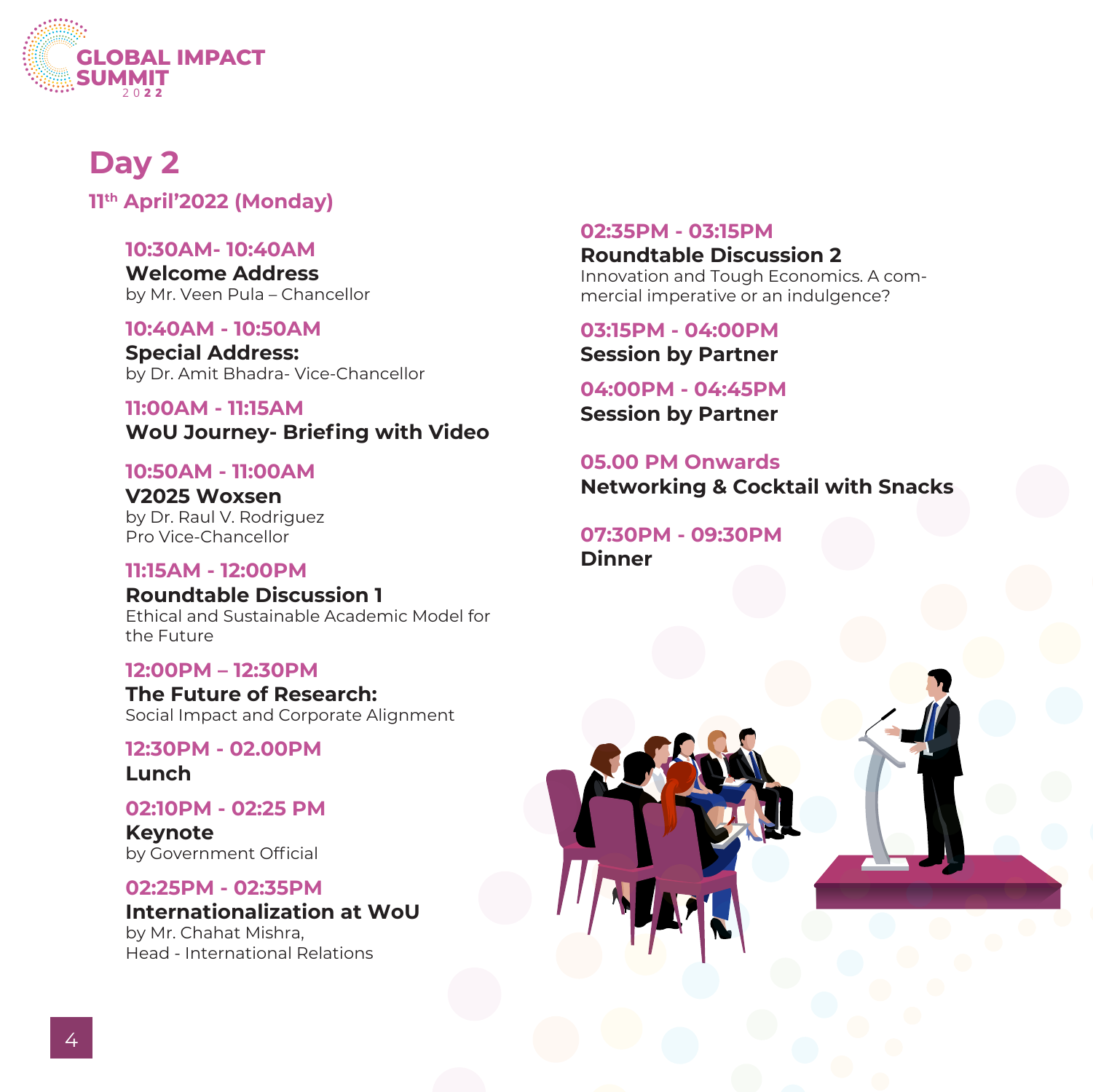

## **Day 3**

**12th April'2022 (Tuesday)**

**06:30AM - 08:00AM**

**Morning Yoga by**  Certified Practitioner

#### **10:30 AM – 11:10 AM**

**Roundtable Discussion 1** Emerging Technologies & The Future of Business

#### **11:15AM - 12:00PM**

**Taking a Viable Idea to the Market Special Session**  by a Unicorn Founder

**12:00 PM- 12:40 PM**

**Roundtable Discussion 2** Will AI make privacy, a thing of the past?

**12:40 PM – 02:10 PM Lunch**

#### **02:15PM - 03.00PM**

**Keynote**  by an Entrepreneur

**03.00PM - 03:45PM Session by Partner**

**03:45PM – 04:30PM Session by Partner** 

**04:30PM – 06.00PM Networking Time** 

**06.00PM – 07:30 PM Cultural Night** (Dance & Musical Night)

**07:30PM- 09:30PM Dinner** 

## **Day 4**

**06:00AM – 08:00AM Cricket Competition @ 6 AM 13th April'2022 (Wednesday)**

**10:30AM – 11:30AM**

**Roundtable Discussion 1** "2030: The Way Forward for Internationalization in Higher Education"

#### **11:30AM – 12.00PM**

**Restorative Justice Session** by Dr. Adity Saxena

**12.00PM – 12:30PM**

**Roundtable Discussion 2** Understanding New Opportunities in the Age of Dynamism

#### **12:30 PM – 02.00PM Lunch**

**02.15PM - 03.45PM Motivational Keynote Session** Indian Public Figure

#### **04:00PM – 04:30PM**

**Special Session on Technological Singularity** Real Possibility or Hype?

**04:45PM - 06:45PM Exhibition of Business, Engineering, Design and Architecture disciplines** 

**07:30PM - 09:30PM Dinner**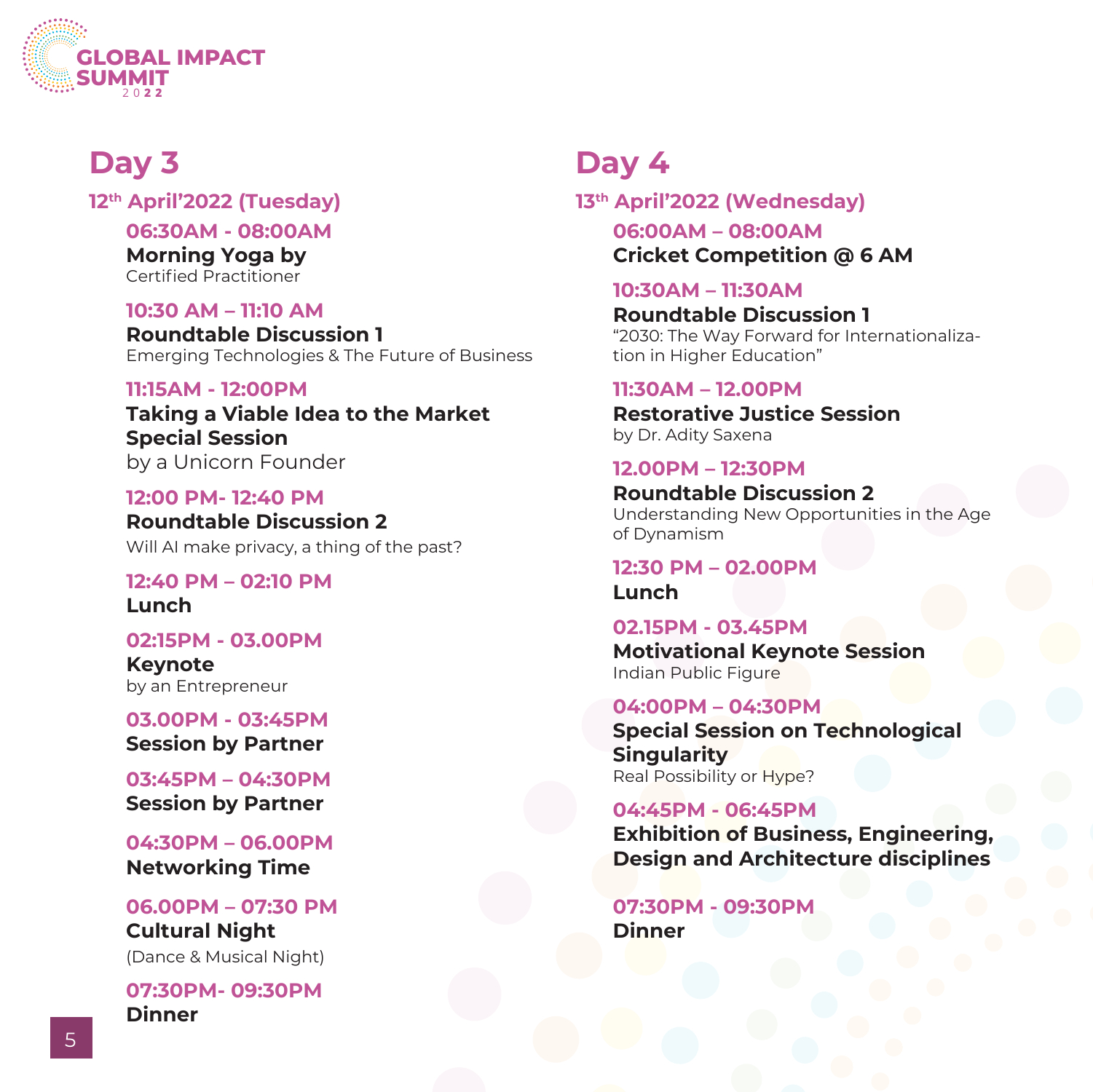

## **Day 5**

**Hyderabad Sight Seeing •City Tour •Resort/Luxury Hotel**  (Gala Dinner & Stay One Night) **14th April'2022 (Thursday)**

## **Day 6**

**15th April'2022 (Friday)**

**Fly back to the respective locations**

### **Please Note:**

- the time frame of the Global Impact Summit). The on-campus accommodation can be - faculty/staff members, we will make other arrangements for stay on case-to-case basis, Food and Accommodation: Covered by Woxsen University in Hyderabad, India. (Within provided for 2 members only. Should you decide on travelling along with your family, with at least 2 months of prior intimation.

Flights: Return Flights (To/From) India shall be borne by the attendees. However, Pick and Drop facilities (From/To Airport) will be taken care of by Woxsen University.

 $\hat{\ }$  Registration: Please fill in the Google form link attached with this invitation.